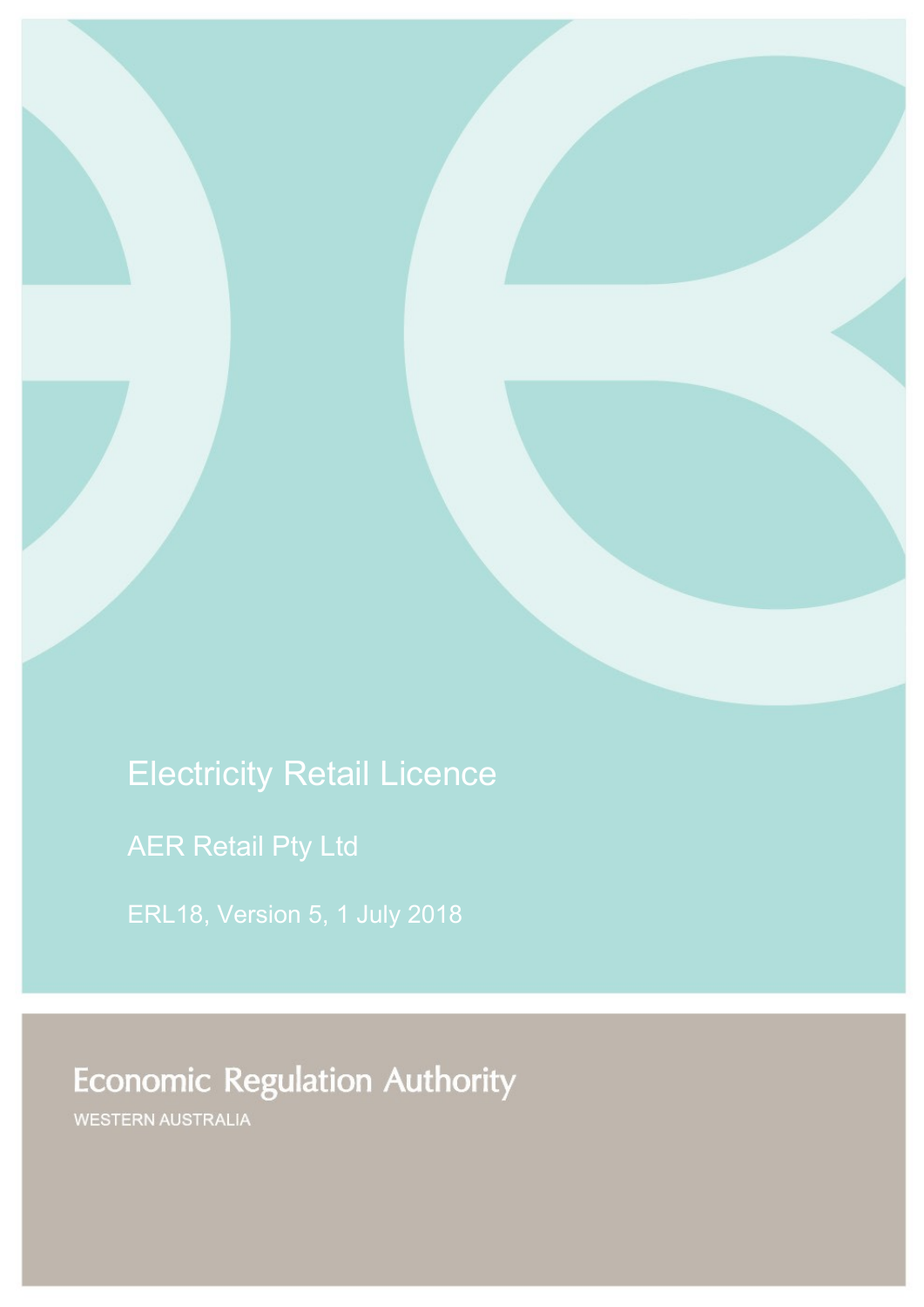## *ELECTRICITY INDUSTRY ACT 2004 (WA)*

| Licensee Name:            | <b>AER Retail Pty Ltd</b>                               |
|---------------------------|---------------------------------------------------------|
|                           | ABN 55 160 019 983                                      |
| Licence Area:             | The area set out in the plan referred to in clause 2.5. |
| Licence Number:           | ERL <sub>18</sub>                                       |
| <b>Commencement Date:</b> | 21 November 2012                                        |
| <b>Version Number:</b>    | 5                                                       |
| <b>Version Date:</b>      | 1 July 2018                                             |
| <b>Expiry Date:</b>       | 20 November 2027                                        |

Signed by a delegate; member; or the Chair of the Economic Regulation Authority

1 July 2018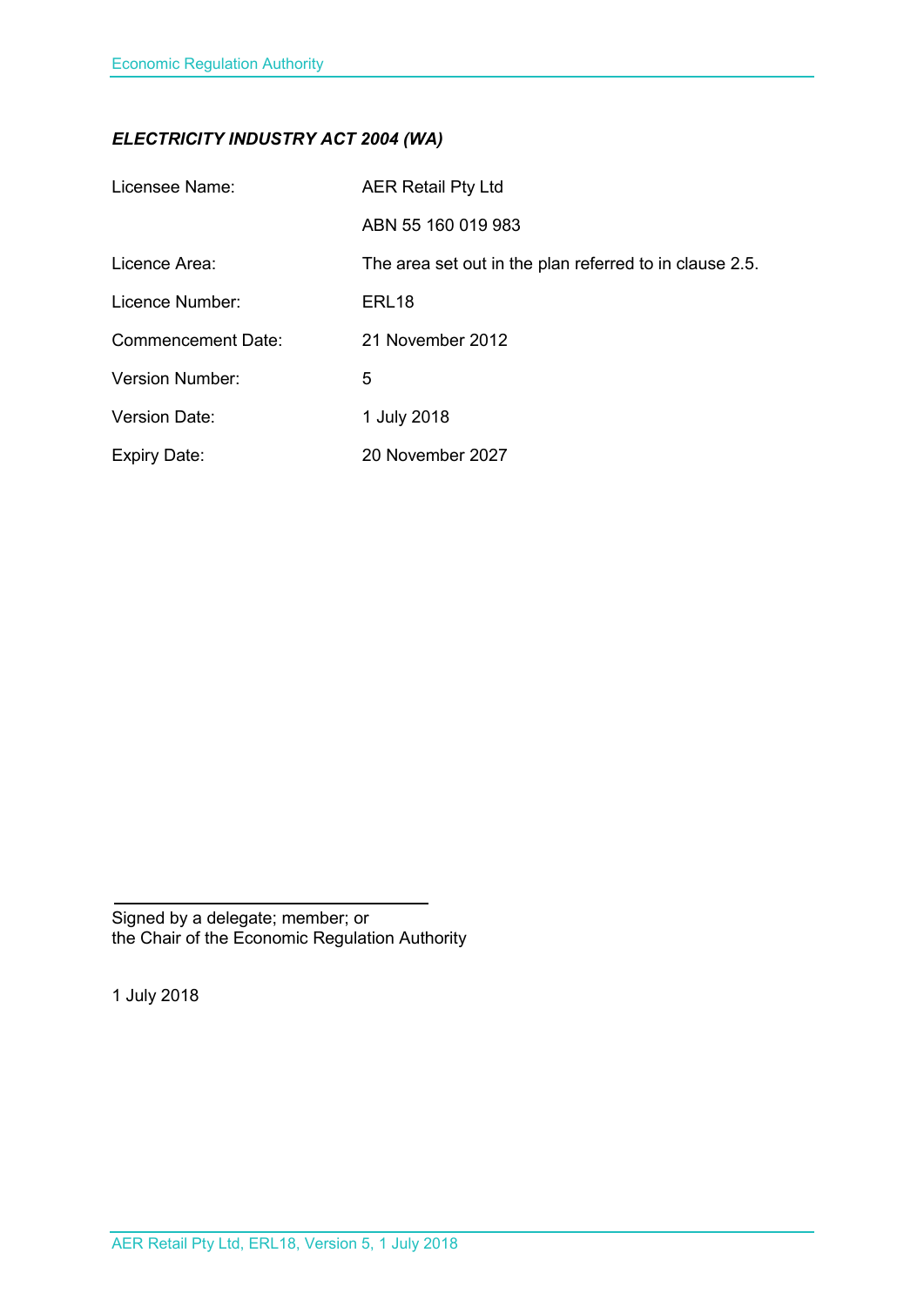## **Index**

| 1. | <b>DEFINITIONS AND INTERPRETATION</b> |                                                       | 4                       |
|----|---------------------------------------|-------------------------------------------------------|-------------------------|
|    | 1.1                                   | <b>Definitions</b>                                    | 4                       |
|    | 1.2                                   | Interpretation                                        | 6                       |
| 2. |                                       | <b>LICENCE AUTHORISATION</b>                          | 6                       |
|    | 2.1                                   | Activities authorised under this licence              | 6                       |
|    | 2.2                                   | <b>Commencement date</b>                              | $\overline{7}$          |
|    | 2.3                                   | <b>Expiry date</b>                                    | $\overline{7}$          |
|    | 2.4                                   | <b>Term</b>                                           | $\overline{7}$          |
|    | 2.5                                   | Licence area                                          | $\overline{7}$          |
| 3. |                                       | <b>LICENCE ADMINISTRATION</b>                         | $\overline{\mathbf{7}}$ |
|    | 3.1                                   | Amendment of licence by the licensee                  | $\overline{7}$          |
|    | 3.2                                   | Amendment of licence by the ERA                       | $\overline{7}$          |
|    |                                       | 3.3 Transfer of licence                               | 8                       |
|    | 3.4                                   | <b>Renewal of licence</b>                             | 8                       |
|    |                                       | 3.5 Cancellation of licence                           | 8                       |
|    | 3.6                                   | <b>Surrender of licence</b>                           | 8                       |
|    | 3.7                                   | <b>Notices</b>                                        | 8                       |
|    | 3.8                                   | <b>Publishing information</b>                         | 9                       |
|    | 3.9                                   | <b>Review of the ERA's decisions</b>                  | 9                       |
| 4. |                                       | <b>GENERAL LICENCE OBLIGATIONS</b>                    | 9                       |
|    | 4.1                                   | Compliance with applicable legislation                | 9                       |
|    | 4.2                                   | <b>Fees</b>                                           | 10                      |
|    | 4.3                                   | <b>Accounting records</b>                             | 10                      |
|    | 4.4                                   | Reporting a change in circumstances                   | 10                      |
|    | 4.5                                   | <b>Provision of information</b>                       | 10 <sup>1</sup>         |
| 5. |                                       | AUDITS AND PERFORMANCE REPORTING OBLIGATIONS          | 10                      |
|    | 5.1                                   | <b>Asset management system</b>                        | 10                      |
|    | 5.2                                   | Individual performance standards                      | 11                      |
|    | 5.3                                   | <b>Performance audit</b>                              | 11                      |
| 6. |                                       | <b>CUSTOMERS</b>                                      | 11                      |
|    | 6.1                                   | <b>Approved Scheme</b>                                | 11                      |
|    | 6.2                                   | <b>Determination of Default Supplier</b>              | 11                      |
|    | 6.3                                   | <b>Marketers</b>                                      | 12 <sub>2</sub>         |
|    | 6.4                                   | <b>Customer Contracts</b>                             | 12 <sup>°</sup>         |
|    | 6.5                                   | <b>Amending the Standard Form Contract</b>            | 12 <sub>2</sub>         |
|    | 6.6                                   | Directions by the ERA to amend Standard Form Contract | 12 <sub>2</sub>         |
|    | 6.7                                   | <b>Supplier of Last Resort</b>                        | 13                      |
|    | 6.8                                   | <b>Notification of Default Supply</b>                 | 13                      |
|    | 6.9                                   | <b>Priority Restoration Register</b>                  | 13                      |
|    |                                       | <b>Schedule 1 - Additional Licence Clauses</b>        | 14                      |
|    |                                       | <b>Schedule 2 - Licence Area Plans</b>                | 15                      |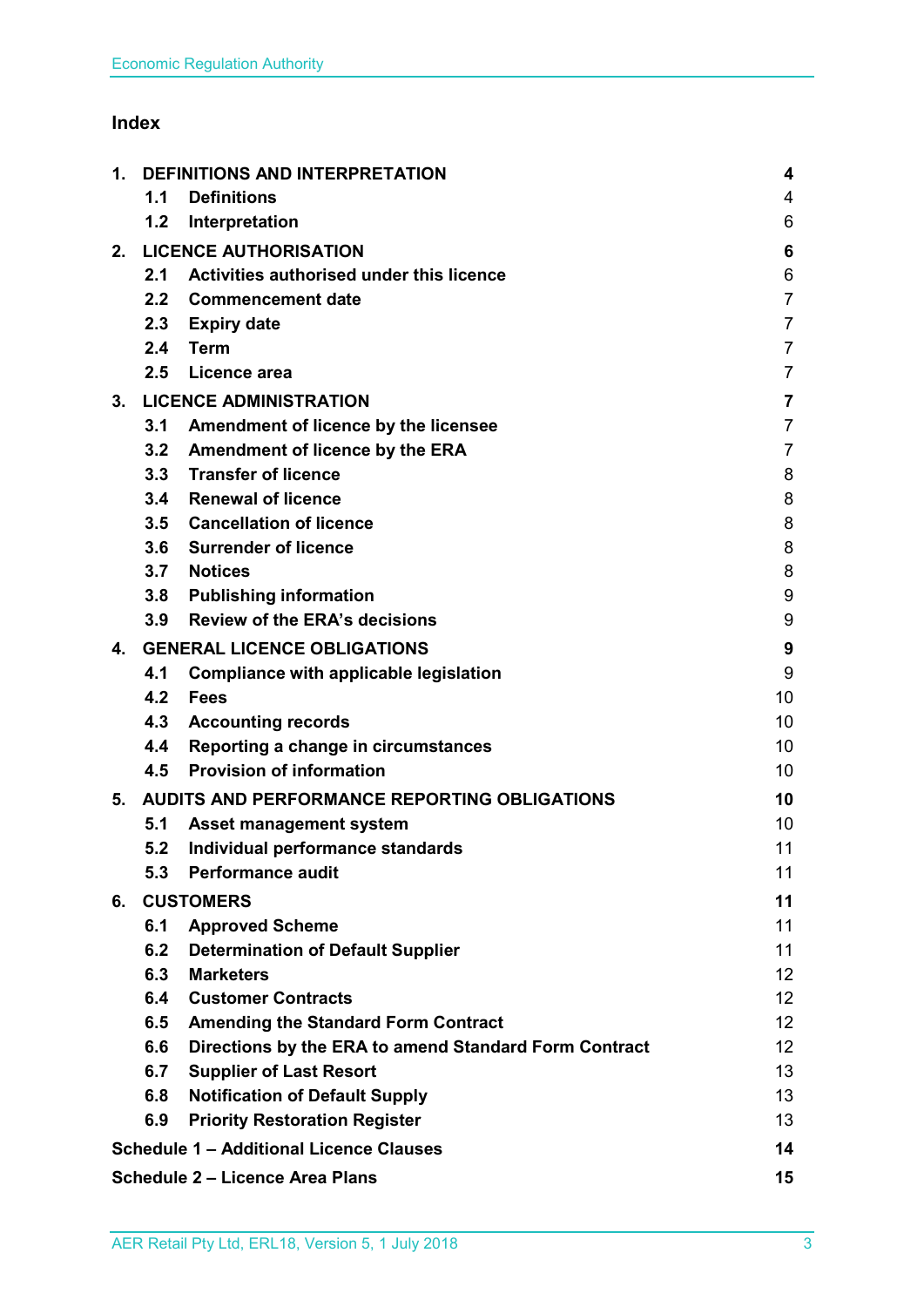## <span id="page-3-0"></span>**1. DEFINITIONS AND INTERPRETATION**

## <span id="page-3-1"></span>**1.1 Definitions**

1.1.1 In this *licence*, the following definitions apply unless the context otherwise requires:

*Act* means the *Electricity Industry Act 2004* (WA).

## *applicable legislation* means:

- (a) the *Act*; and
- (b) the *Regulations* and the *Codes*.

*approved scheme* means a scheme approved under section 92 of the *Act.* 

*business day* means a day which is not a Saturday, Sunday or a Public Holiday in Western Australia.

*Code* means:

- (a) the *Code of Conduct for the Supply of Electricity to Small Use Customers 2018*;
- (b) the *Electricity Industry (Customer Transfer) Code 2016*;
- (c) the *Electricity Industry (Metering) Code 2012*;
- (d) Not Used

*commencement date* means the date the *licence* was first granted by the *ERA* being the date specified in clause 2.2.

*connection point* has the meaning given to that term in regulation 35 of the *[Electricity](http://www.slp.wa.gov.au/legislation/statutes.nsf/main_mrtitle_1345_homepage.html)  [Industry \(Customer Contracts\) Regulations 2005](http://www.slp.wa.gov.au/legislation/statutes.nsf/main_mrtitle_1345_homepage.html)*.

*customer* has the meaning given to that term in section 3 of the *Act*.

*default supplier* has the meaning given to that term in regulation 35 of the *Electricity [Industry \(Customer Contracts\) Regulations 2005.](http://www.slp.wa.gov.au/legislation/statutes.nsf/main_mrtitle_1345_homepage.html)*

*electricity* has the meaning given to that term in section 3 of the *Act*.

*electricity marketing agent* has the meaning given to that term in section 78 of the *Act*.

## *electronic means* means:

- (a) the internet;
- (b) email, being:
	- (i) in relation to the *ERA*, the *ERA's* email address as notified to the *licensee*; and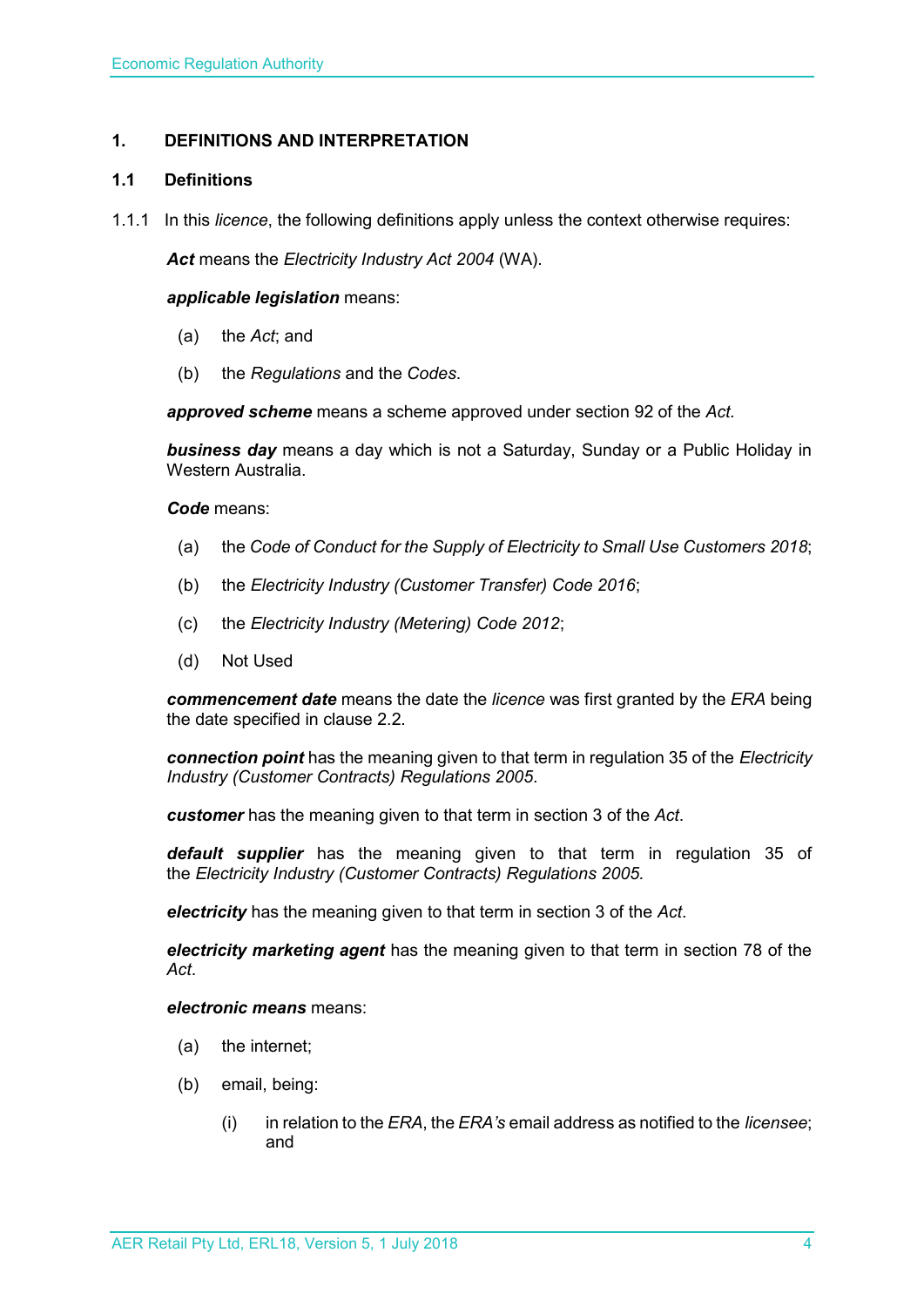- (ii) in relation to the *licensee*, the email address specified in the *licence* application or other such email address as notified in writing to the *ERA;* or
- (iii) any other similar means,

but does not include facsimile or telephone.

*ERA* means the Economic Regulation Authority.

*expiry date* means the date specified in clause 2.3*.*

*individual performance standards* mean any standards prescribed by the *ERA* for an individual *licensee* pursuant to clause 5.2 of the *licence*.

## *licence* means:

- (a) this document (excluding the title page and the second page of this document);
- (b) any Schedules to this document; and
- (c) any individual *performance standards* approved by the *ERA* pursuant to clause 5.2.

*licence area* is the area stated in clause 2.5 of this *licence*.

*licensee* means AER Retail Pty Ltd, ABN 55 160 019 983.

*non-standard contract* has the meaning given to that term in section 47 of the *Act.* 

*notice* means a written notice, agreement, consent, direction, representation, advice, statement or other communication required or given pursuant to, or in connection with, this *licence*.

*performance audit* means an audit of the effectiveness of measures taken by the *licensee* to meet the *performance criteria* in this *licence*.

*performance criteria* means:

- (a) the terms and conditions of the *licence*; and
- (b) any other relevant matter in connection with the *applicable legislation* that the *ERA* determines should form part of the *performance audit*.

*publish* in relation to a report or information means either:

- (a) posting the report or information on the *licensee's* website; or
- (b) sending the report or information to the *ERA* to be published on the *ERA's* website.

*Regulations* means:

- (a) *Economic Regulation Authority (Licensing Funding) Regulations 2014*;
- (b) *Electricity Industry (Code of Conduct) Regulations 2005*;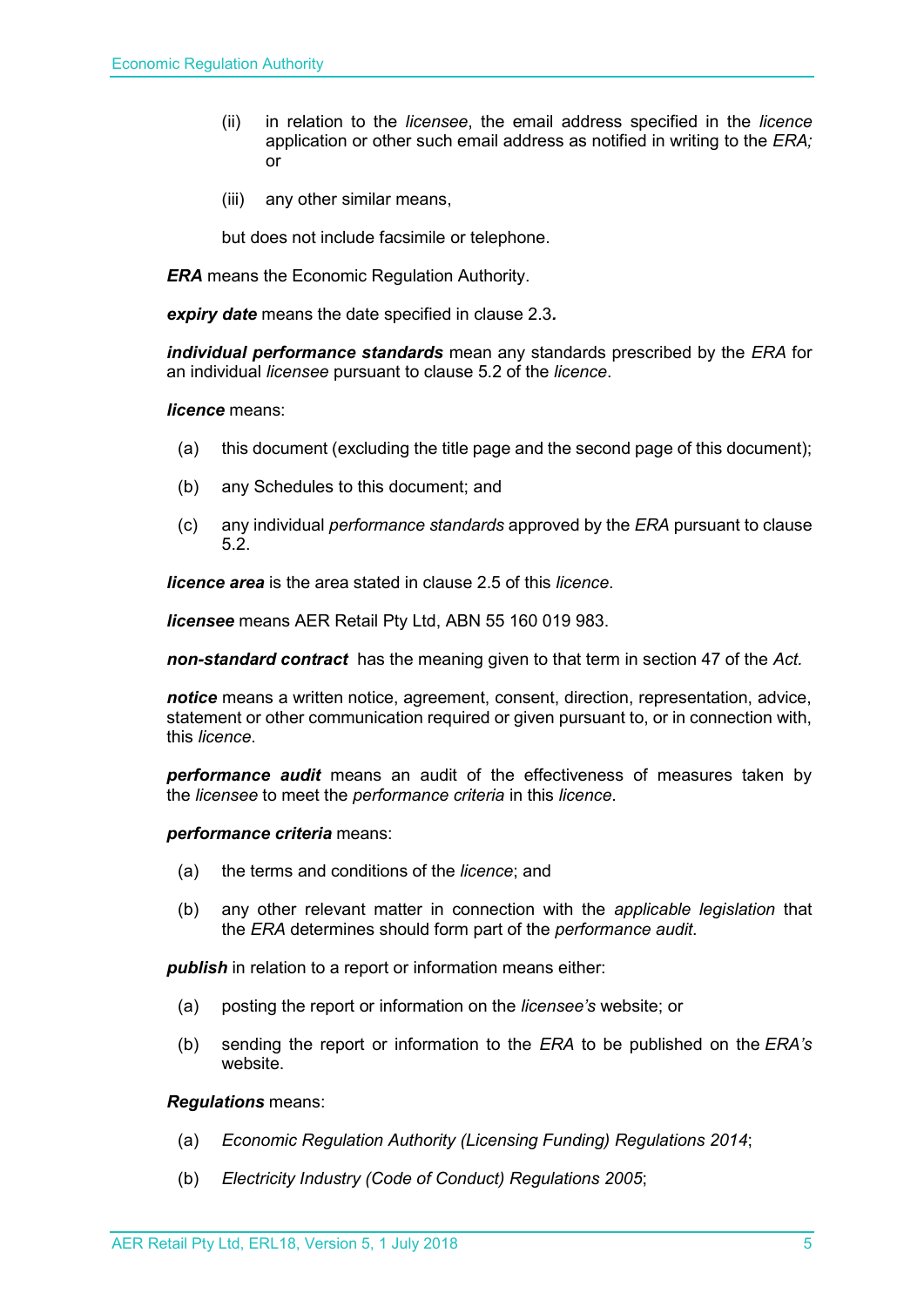- (c) *Electricity Industry (Customer Contracts) Regulations 2005*;
- (d) *Electricity Industry (Licence Conditions) Regulations 2005*;
- (e) Not Used
- (f) *Electricity Industry (Ombudsman Scheme) Regulations 2005.*

*related body corporate* has the meaning given to that term in section 50 of the *Corporations Act 2001 (Cwth)*.

*residential customer* means a *customer* who consumes *electricity* solely for domestic use.

*reviewable decision* means a decision by the *ERA* pursuant to:

- (a) clause 3.8.3;
- (b) Not Used
- (c) Not Used
- (d) clause 5.2.2;
- (e) clause 5.3.2; or
- (f) clause 5.3.4,

of this *licence*.

*small use customer* has the same meaning as the meaning given to "customer" in section 47 of the *Act*.

*standard form contract* has the meaning given to that term in section 47 of the *Act*.

*supplier of last resort* has the meaning given to that term in section 69(1) of the *Act*.

*supply* has the meaning given to that term in section 3 of the *Act*.

*version date* means the date on which the *licence* was last amended pursuant to clause 3.1 or clause 3.2.

#### <span id="page-5-0"></span>**1.2 Interpretation**

1.2.1 A reference in this *licence* to any *applicable legislation* includes, unless the context otherwise requires, any statutory modification, amendment, replacement or re-enactment of that *applicable legislation.*

## <span id="page-5-1"></span>**2. LICENCE AUTHORISATION**

## <span id="page-5-2"></span>**2.1 Activities authorised under this licence**

2.1.1 The *licensee* is granted a *licence* for the *licence area* to sell *electricity* to *customers,*  excluding *small use customers* who are *residential customers,* in accordance with the terms and conditions of this *licence.*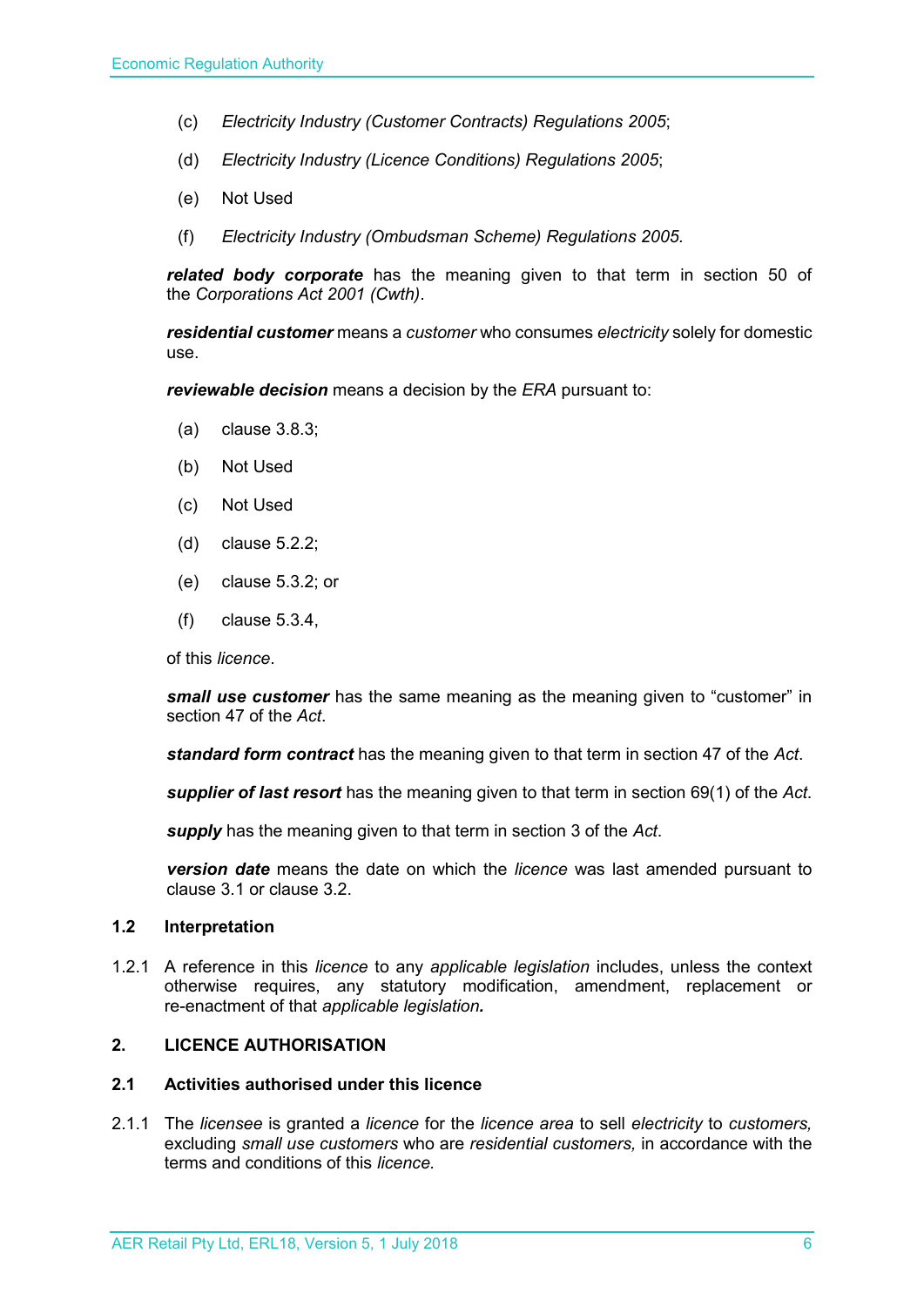## <span id="page-6-0"></span>**2.2 Commencement date**

2.2.1 21 November 2012

## <span id="page-6-1"></span>**2.3 Expiry date**

- 2.3.1 20 November 2027
- <span id="page-6-2"></span>**2.4 Term [Section 15 of the Act]**
- 2.4.1 This *licence* commences on the *commencement date* and continues until the earlier of:
	- (a) the cancellation of the *licence* pursuant to clause 3.5 of this *licence*;
	- (b) the surrender of the *licence* pursuant to clause 3.6 of this *licence*; or
	- (c) the *expiry date*.

## <span id="page-6-3"></span>**2.5 Licence area**

2.5.1 The *licence area* is set out in plan(s):

ERA-EL-130

2.5.2 The *licence area* plan(s) is provided in Schedule 2.

## <span id="page-6-4"></span>**3. LICENCE ADMINISTRATION**

- <span id="page-6-5"></span>**3.1 Amendment of licence by the licensee [Section 21 of the Act]**
- 3.1.1 The *licensee* may apply to the *ERA* to amend the *licence* in accordance with the *Act.*

## <span id="page-6-6"></span>**3.2 Amendment of licence by the ERA [Section 22 of the Act]**

- 3.2.1 Subject to any *applicable legislation*, the *ERA* may amend the *licence* at any time in accordance with this clause.
- 3.2.2 Before amending the *licence* under clause 3.2.1, the *ERA* must:
	- (a) provide the *licensee* with written *notice* of the proposed amendments under consideration by the *ERA*;
	- (b) allow 15 *business days* for the *licensee* to make submissions on the proposed amendments; and
	- (c) take into consideration those submissions.
- 3.2.3 This clause also applies to the substitution of the existing *licence*.
- 3.2.4 For avoidance of doubt, the *licensee* will not have to pay a fee for amendments under clause 3.2.1.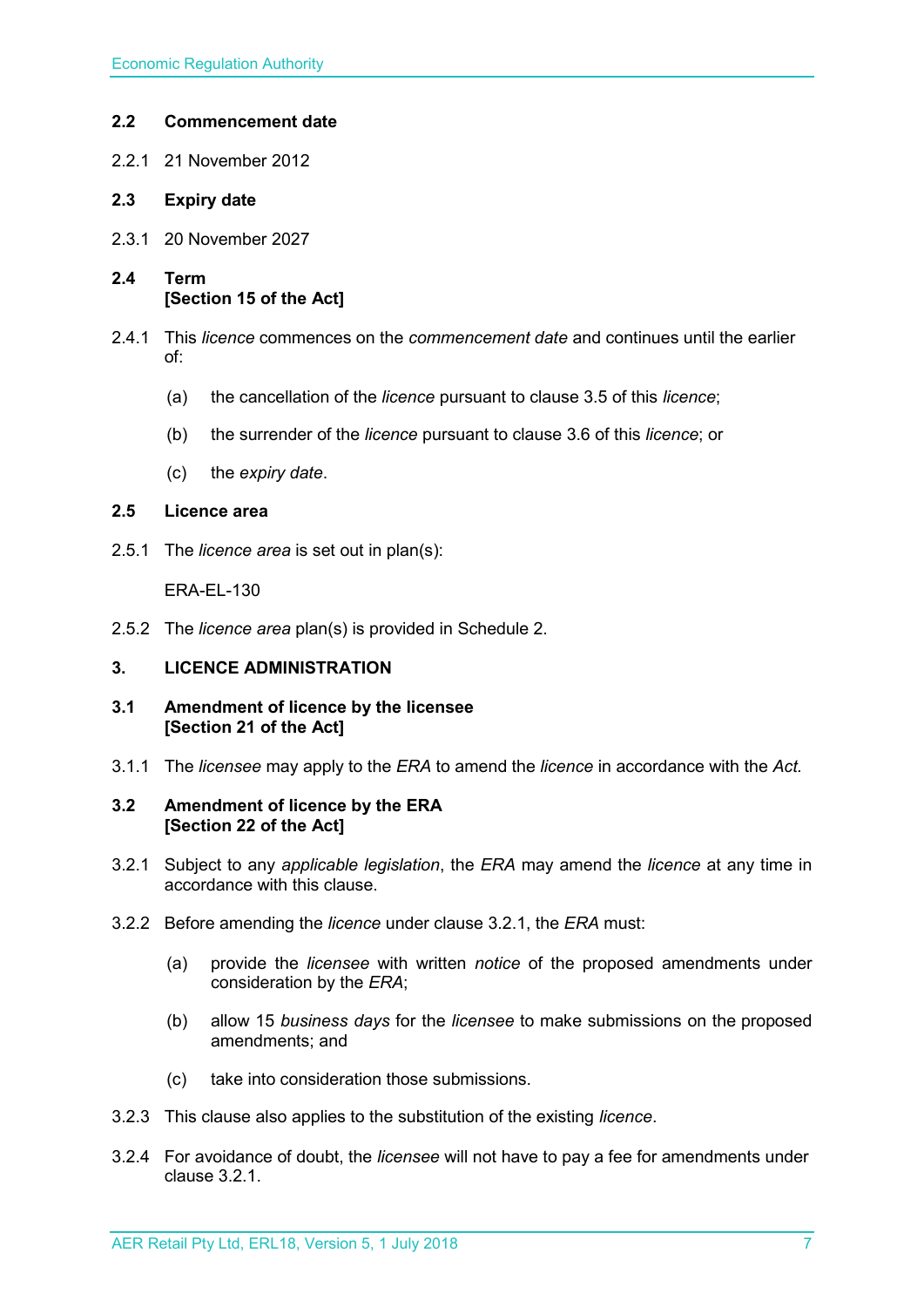## <span id="page-7-0"></span>**3.3 Transfer of licence [Section 18 of the Act]**

3.3.1 This *licence* may be transferred only in accordance with the *Act.*

## <span id="page-7-1"></span>**3.4 Renewal of licence [Section 16 of the Act]**

3.4.1 This *licence* may be renewed only in accordance with the *Act*.

## <span id="page-7-2"></span>**3.5 Cancellation of licence [Section 35 of the Act]**

3.5.1 This *licence* may be cancelled only in accordance with the *Act*.

## <span id="page-7-3"></span>**3.6 Surrender of licence [Schedule 1 of the Act]**

- 3.6.1 The *licensee* may only surrender the *licence* pursuant to this clause 3.6.
- 3.6.2 If the *licensee* intends to surrender the *licence* the *licensee* must, by *notice* in writing to the *ERA*:
	- (a) set out the date that the *licensee* wishes the surrender of the *licence* to be effective; and
	- (b) set out the reasons why the *licensee* wishes to surrender the *licence*, including the reasons why it would not be contrary to the public interest for the surrender of the *licence* to be effective on the date set out in the *notice*.
- 3.6.3 Upon receipt of the *notice* from the *licensee* pursuant to clause 3.6.2, the *ERA* will publish the *notice*.
- 3.6.4 Notwithstanding clause 3.6.2, the surrender of the *licence* will only take effect on the later of the day that:
	- (a) the *ERA* publishes a *notice* of the surrender in the Western Australian Government Gazette, such date to be at the discretion of the *ERA*; and
	- (b) the *licensee* hands back the *licence* to the *ERA*.
- 3.6.5 The *licensee* will not be entitled to a refund of any fees by the *ERA*.

## <span id="page-7-4"></span>**3.7 Notices**

- 3.7.1 Unless otherwise specified, all *notices* must be in writing.
- 3.7.2 A *notice* will be regarded as having been sent and received:
	- (a) when delivered in person to the addressee; or
	- (b) three *business days* after the date of posting if the *notice* is posted in Western Australia; or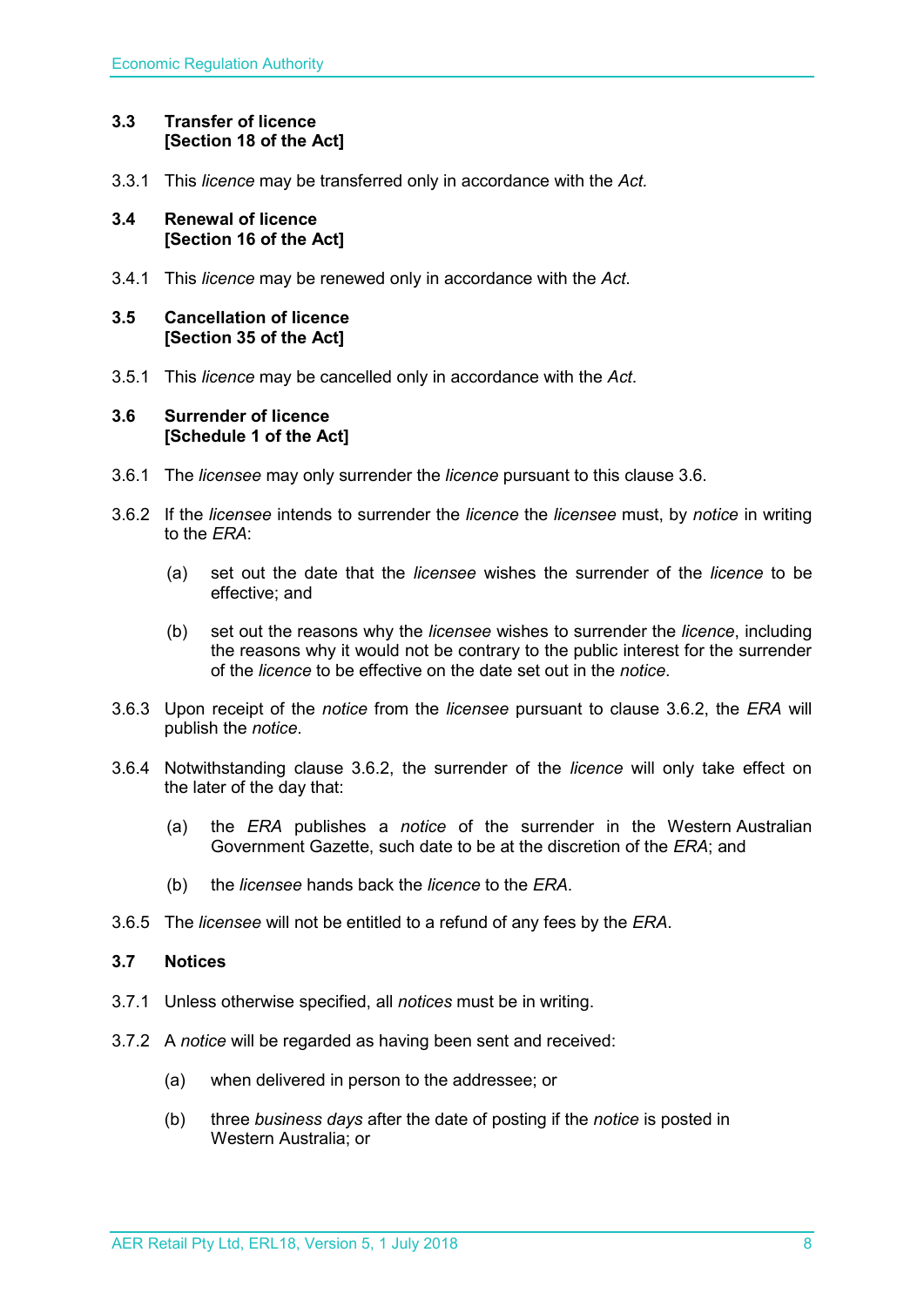- (c) five *business days* after the date of posting if the *notice* is posted outside Western Australia; or
- (d) if sent by facsimile when, according to the sender's transmission report, the *notice* has been successfully received by the addressee; or
- (e) if sent by *electronic means* when, according to the sender's electronic record, the *notice* has been successfully sent to the addressee.

## <span id="page-8-0"></span>**3.8 Publishing information**

- 3.8.1 The *ERA* may direct the *licensee* to *publish*, within a specified timeframe, any information it considers relevant in connection with the *licensee* or the performance by the *licensee* of its obligations under this *licence*.
- 3.8.2 Subject to clause 3.8.3, the *licensee* must *publish* the information referred to in clause 3.8.1.
- 3.8.3 If the *licensee* considers that the information is confidential it must:
	- (a) immediately notify the *ERA*; and
	- (b) seek a review of the *ERA's* decision in accordance with clause 3.9.
- 3.8.4 Once it has reviewed the decision, the *ERA* will direct the *licensee* in accordance with the review to:
	- (a) *publish* the information;
	- (b) *publish* the information with the confidential information removed or modified; or
	- (c) not *publish* the information.

## <span id="page-8-1"></span>**3.9 Review of the ERA's decisions**

- 3.9.1 The *licensee* may seek a review of a *reviewable decision* by the *ERA* pursuant to this *licence* in accordance with the following procedure:
	- (a) the *licensee* shall make a submission on the subject of the *reviewable decision* within 10 *business days* (or other period as approved by the *ERA*) of the decision; and
	- (b) the *ERA* will consider the submission and provide the *licensee* with a written response within 20 *business days*.
- 3.9.2 For avoidance of doubt, this clause does not apply to a decision of the *ERA* pursuant to the *Act*, nor does it restrict the *licensee's* right to have a decision of the *ERA* reviewed in accordance with the *Act*.

## <span id="page-8-2"></span>**4. GENERAL LICENCE OBLIGATIONS**

## <span id="page-8-3"></span>**4.1 Compliance with applicable legislation**

4.1.1 Subject to any modifications or exemptions granted pursuant to the *Act*, the *licensee* must comply with any *applicable legislation*.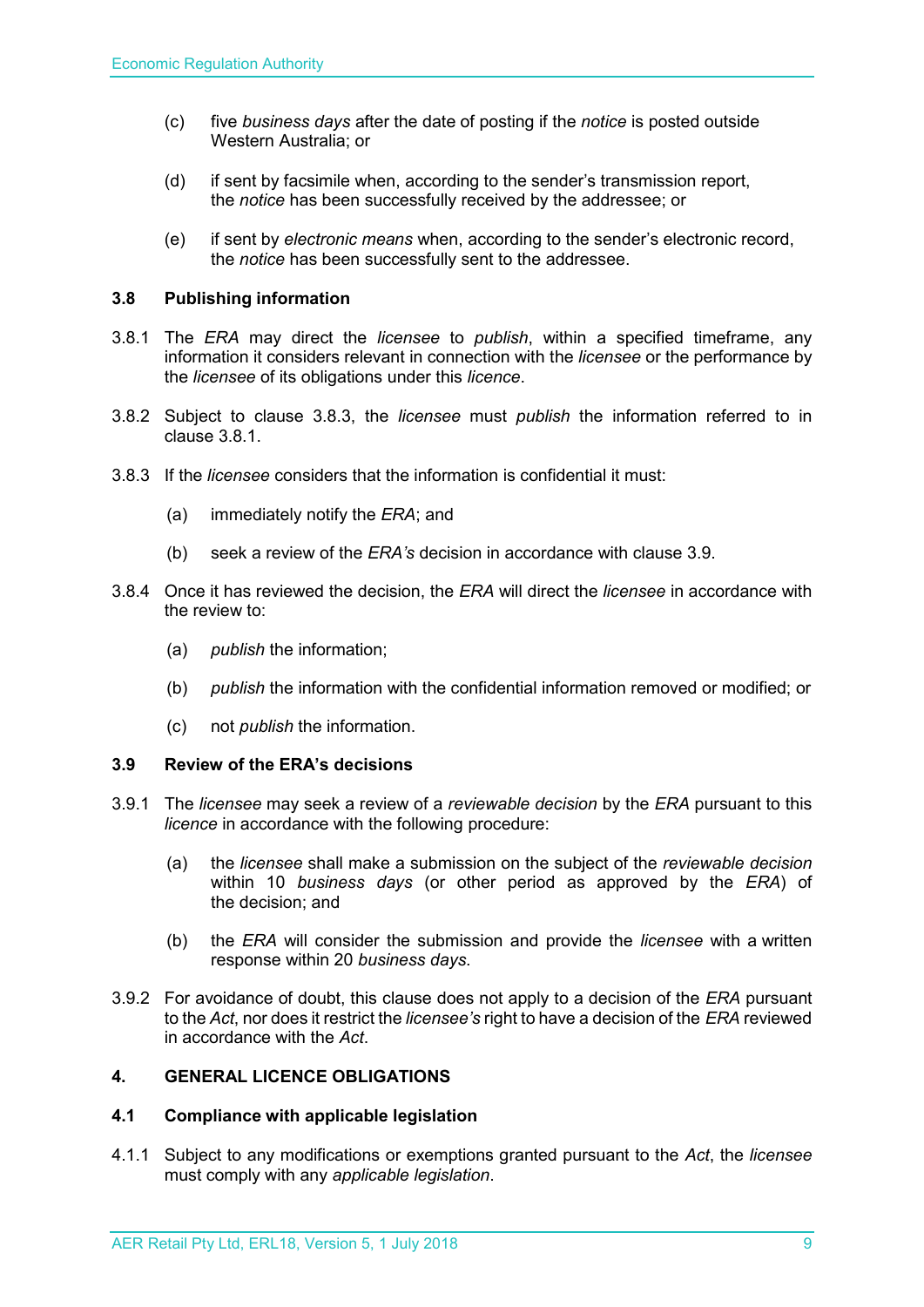## <span id="page-9-0"></span>**4.2 Fees**

4.2.1 The *licensee* must pay the applicable fees and charges in accordance with the *Regulations*.

## <span id="page-9-1"></span>**4.3 Accounting records [Schedule 1 of the Act]**

4.3.1 The *licensee* and any *related body corporate* must maintain accounting records that comply with standards issued by the Australian Accounting Standards Board or equivalent International Accounting Standards.

## <span id="page-9-2"></span>**4.4 Reporting a change in circumstances**

- 4.4.1 The *licensee* must report to the *ERA*:
	- (a) if the *licensee* is under external administration as defined by the *Corporations Act 2001 (Cwth)* within 2 *business days* of such external administration occurring; or
	- (b) if the *licensee*:
		- (i) experiences a change in the *licensee's* corporate, financial or technical circumstances upon which this *licence* was granted; and
		- (ii) the change may materially affect the *licensee's* ability to perform its obligations under this *licence*,

within 10 *business days* of the change occurring; or

- (c) if the:
	- (i) *licensee's* name;
	- (ii) *licensee's* ABN; or
	- (iii) *licensee's* address,

changes, within 10 *business days* of the change occurring.

## <span id="page-9-3"></span>**4.5 Provision of information [Schedule 1 of the Act]**

4.5.1 The *licensee* must provide to the *ERA,* in the manner and form described by the *ERA, specified* information on any matter relevant to the operation or enforcement of the *licence*, the operation of the licensing scheme provided for in Part 2 of the *Act*, or the performance of the *ERA's* functions under that Part.

## <span id="page-9-4"></span>**5. AUDITS AND PERFORMANCE REPORTING OBLIGATIONS**

## <span id="page-9-5"></span>**5.1 Asset management system [Section 14 of the Act]**

Not Used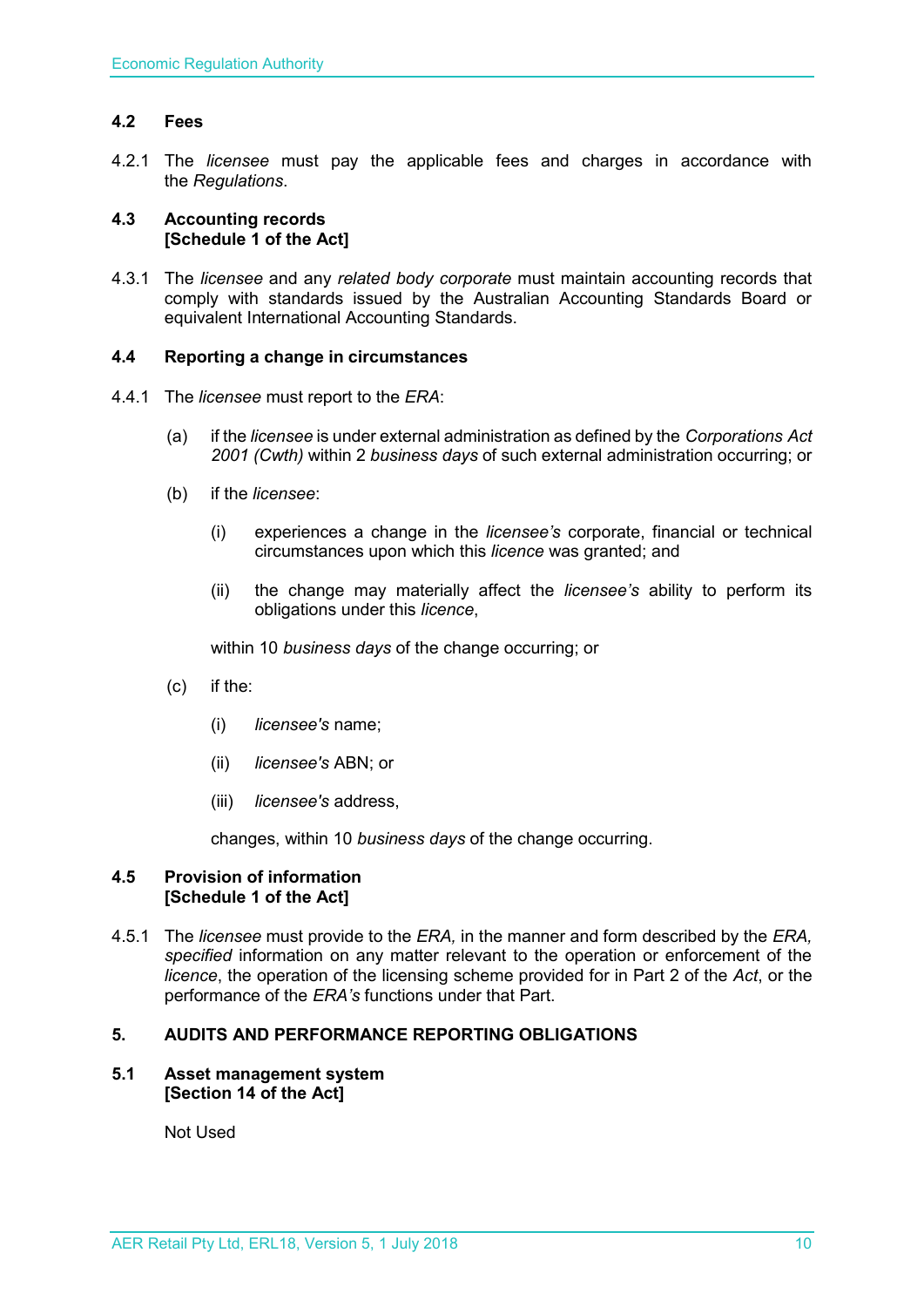## <span id="page-10-0"></span>**5.2 Individual performance standards**

- 5.2.1 Performance standards are contained in *applicable legislation*.
- 5.2.2 The *ERA* may prescribe *individual performance standards* applying to the *licensee* in respect of the *licensee's* obligations under this *licence* or the *applicable legislation*.
- 5.2.3 Before approving any *individual performance standards* under this clause, the *ERA* will:
	- (a) provide the *licensee* with a copy of the proposed *individual performance standards*;
	- (b) allow 15 *business days* for the *licensee* to make submissions on the proposed *individual performance standards*; and
	- (c) take into consideration those submissions.
- 5.2.4 Once approved by the *ERA*, the *individual performance standards* are included as additional terms and conditions to this *licence*.

## <span id="page-10-1"></span>**5.3 Performance audit [Section 13 of the Act]**

- 5.3.1 The *licensee* must, unless otherwise notified in writing by the *ERA*, provide the *ERA* with a *performance audit* within 24 months after the *commencement date*, and every 24 months thereafter.
- 5.3.2 The *licensee* must comply, and must require the *licensee's* auditor to comply, with the *ERA's* standard audit guidelines.
- 5.3.3 The *licensee* may seek a review of any of the requirements of the *ERA*'s standard audit guidelines in accordance with clause 3.9.
- 5.3.4 The *performance audit* must be conducted by an independent auditor approved by the *ERA*. If the *licensee* fails to nominate an auditor within one month of the date that the *performance audit* was due, or the auditor nominated by the *licensee* is rejected on two successive occasions by the *ERA*, the *ERA* may choose an independent auditor to conduct the *performance audit*.

## <span id="page-10-2"></span>**6. CUSTOMERS**

## <span id="page-10-3"></span>**6.1 Approved Scheme [Section 101 of the Act]**

- 6.1.1 The *licensee* must not *supply electricity* to *small use customers* unless the *licensee* is: (a) a member of an *approved scheme*; and
	- (b) bound by, and compliant with, any decision or direction of the electricity ombudsman under the *approved scheme*.

## <span id="page-10-4"></span>**6.2 Determination of Default Supplier**

Not Used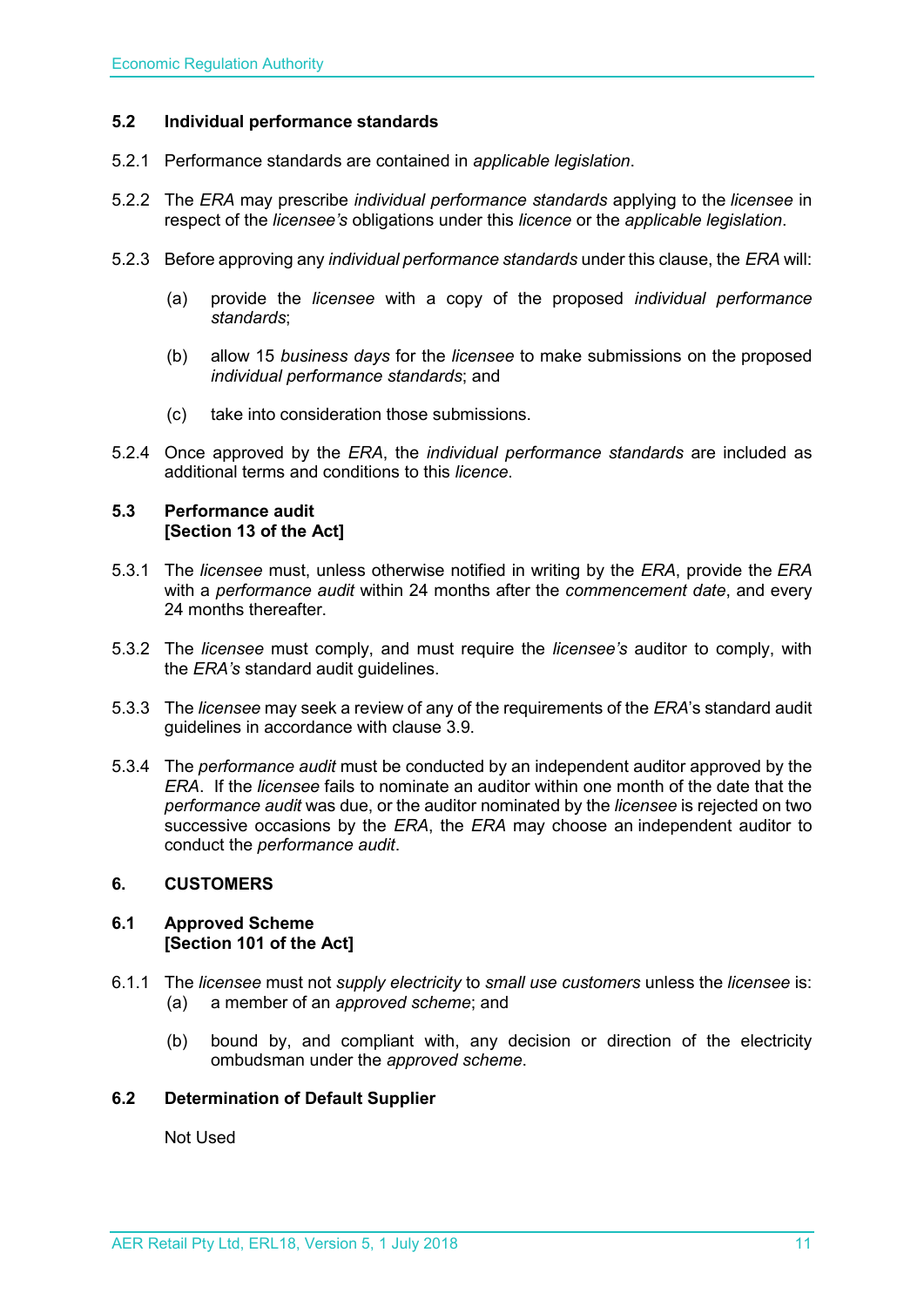## <span id="page-11-0"></span>**6.3 Marketers**

6.3.1 The *licensee* must ensure that an *electricity marketing agent* of the *licensee* complies with the *Code of Conduct for the Supply of Electricity to Small Use Customers 2018.*

## <span id="page-11-1"></span>**6.4 Customer Contracts [Section 54 of the Act]**

- 6.4.1 Subject to the *Regulations*, the *license*e must not *supply electricity* to a *small use customer* otherwise than under:
	- (a) a *standard form contract*; or
	- (b) a *non-standard contract* that complies with the *Act*.
- 6.4.2 The *licensee* must, if directed by the *ERA*, review the *standard form contract* and submit to the *ERA* the results of that review within the time specified by the *ERA*.
- 6.4.3 The *licensee* must comply with any direction given by the *ERA* in relation to the scope, process or methodology of the review referred to in clause 6.4.2.

## <span id="page-11-2"></span>**6.5 Amending the Standard Form Contract [Section 52 of the Act]**

- 6.5.1 The *licensee* may only amend the *standard form contract* with the *ERA'*s approval.
- 6.5.2 The *licensee* may amend the *standard form contract* at any time by submitting to the *ERA*:
	- (a) a proposed amendment to the *standard form contract*; or
	- (b) a proposed substituted *standard form contract*.
- 6.5.3 The *ERA* may:
	- (a) approve the amendment to the *standard form contract* or substituted *standard form contract*; or
	- (b) specify the amendments the *licensee* must make to the amended or substituted *standard form contract* before the *ERA* will amend the *standard form contract*,

and notify the *licensee* of its decision within a reasonable time.

- 6.5.4 The *ERA* may, at any time, by *notice* in writing, direct the *licensee* to amend the *standard form contract* by specifying:
	- (a) the amendments to be made to the *standard form contract*; and
	- (b) the latest date at which the amendments will come into force.

## <span id="page-11-3"></span>**6.6 Directions by the ERA to amend Standard Form Contract [Section 53 of the Act]**

6.6.1 The *licensee* must comply with any direction given by the *ERA* pursuant to section 53 of the *Act.*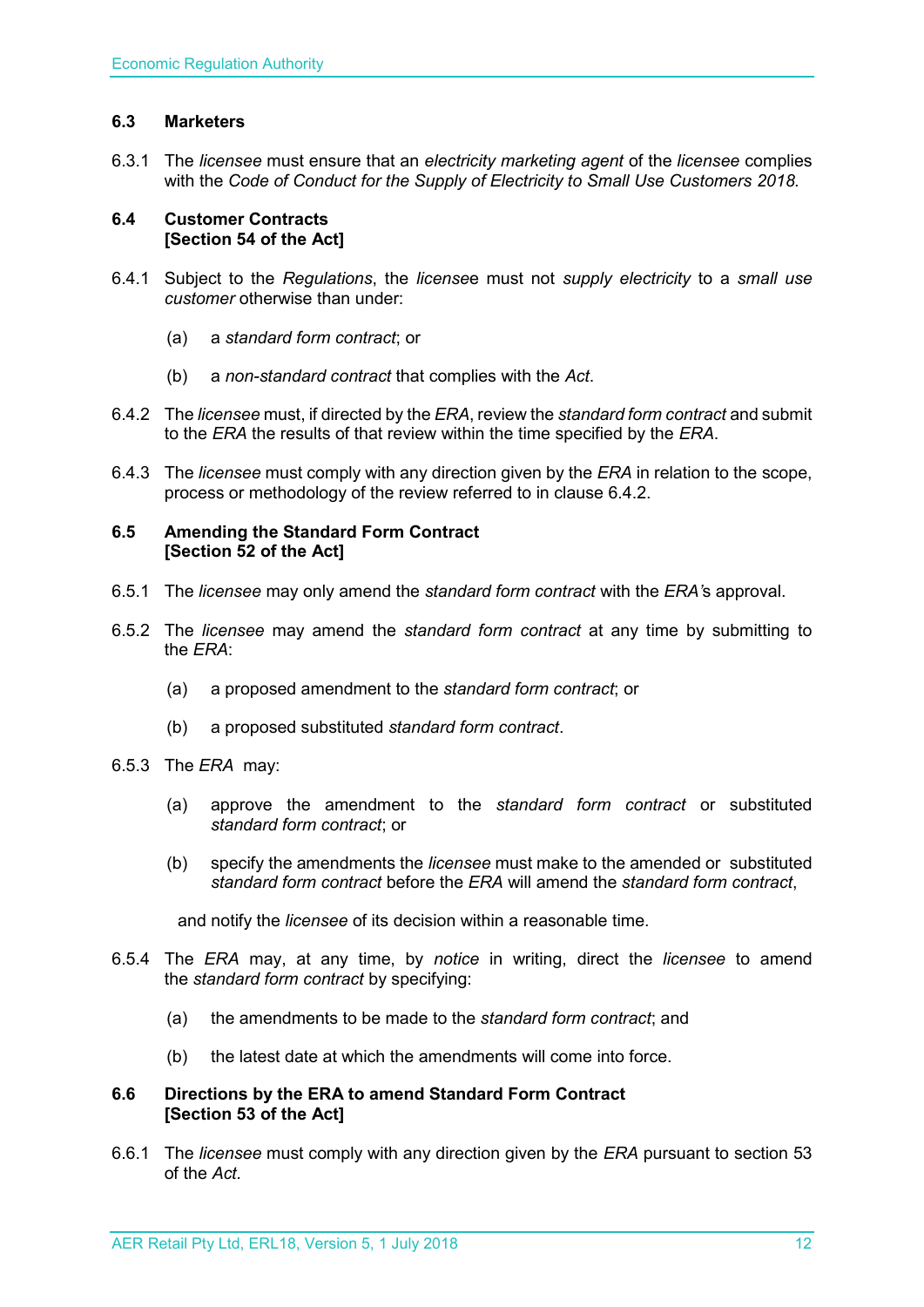## <span id="page-12-0"></span>**6.7 Supplier of Last Resort [Section 76 of the Act]**

6.7.1 If the *licensee* is designated a *supplier of last resort* under the *Act,* the *licensee* must perform the functions of the *supplier of last resort.* 

## <span id="page-12-1"></span>**6.8 Notification of Default Supply**

- 6.8.1 Where the *licensee* becomes aware of a *small use customer* taking a *supply* of *electricity* that is deemed to be supplied under the *licensee*'s *standard form contract* in accordance with the *[Electricity Industry \(Customer Contracts\) Regulations 2005](http://www.slp.wa.gov.au/legislation/statutes.nsf/main_mrtitle_1345_homepage.html)*, the *licensee* must, within five days after becoming aware, notify the *small use customer* in writing:
	- (a) that the *licensee* is the *default supplier* for that *connection point*; and
	- (b) the effect of regulation 37 of the *[Electricity Industry \(Customer Contracts\)](http://www.slp.wa.gov.au/legislation/statutes.nsf/main_mrtitle_1345_homepage.html)  [Regulations 2005](http://www.slp.wa.gov.au/legislation/statutes.nsf/main_mrtitle_1345_homepage.html)*.

## <span id="page-12-2"></span>**6.9 Priority Restoration Register**

Not Used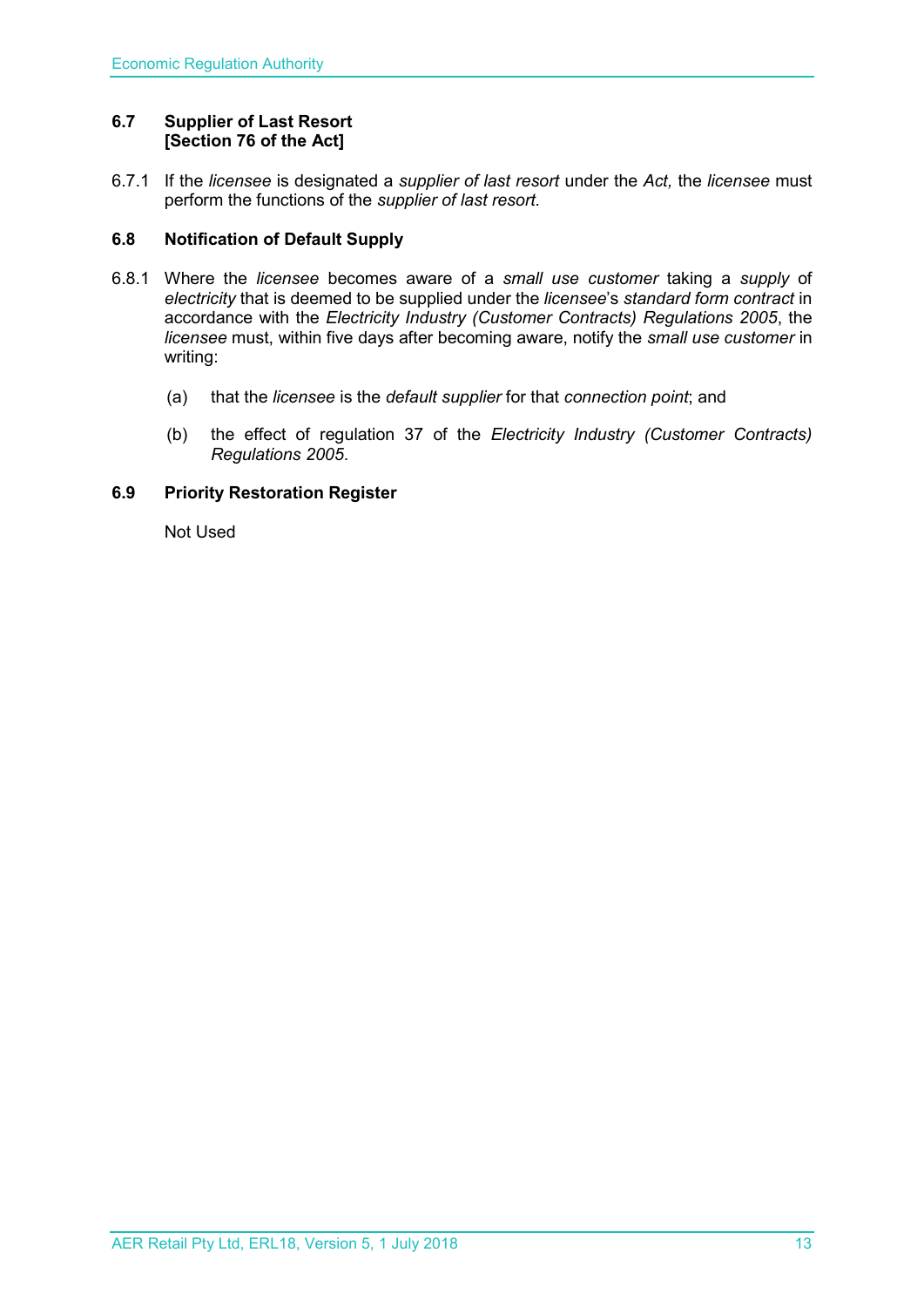## <span id="page-13-0"></span>**Schedule 1 – Additional Licence Clauses**

## **(Not Used)**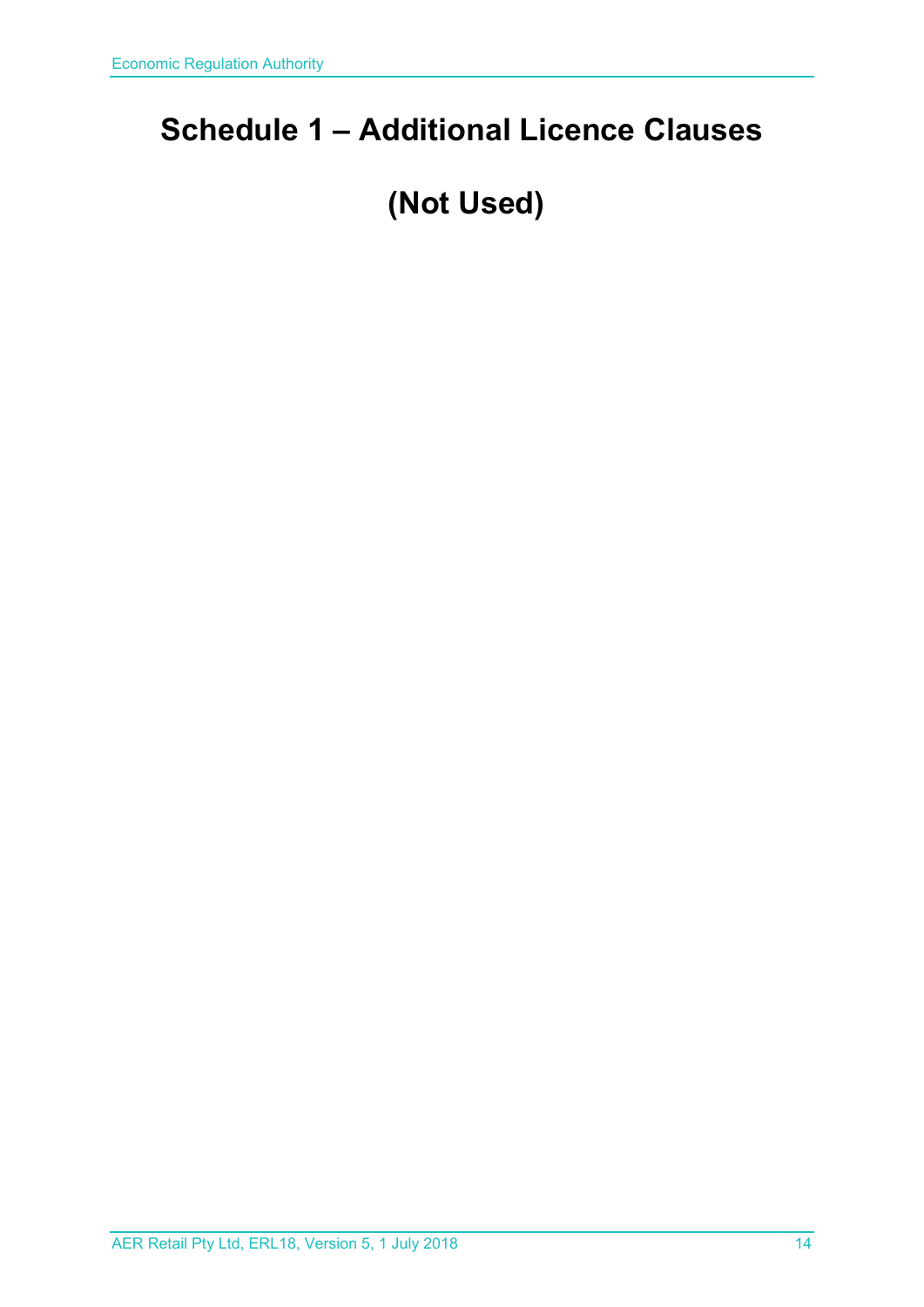## <span id="page-14-0"></span>**Schedule 2 – Licence Area Plans**